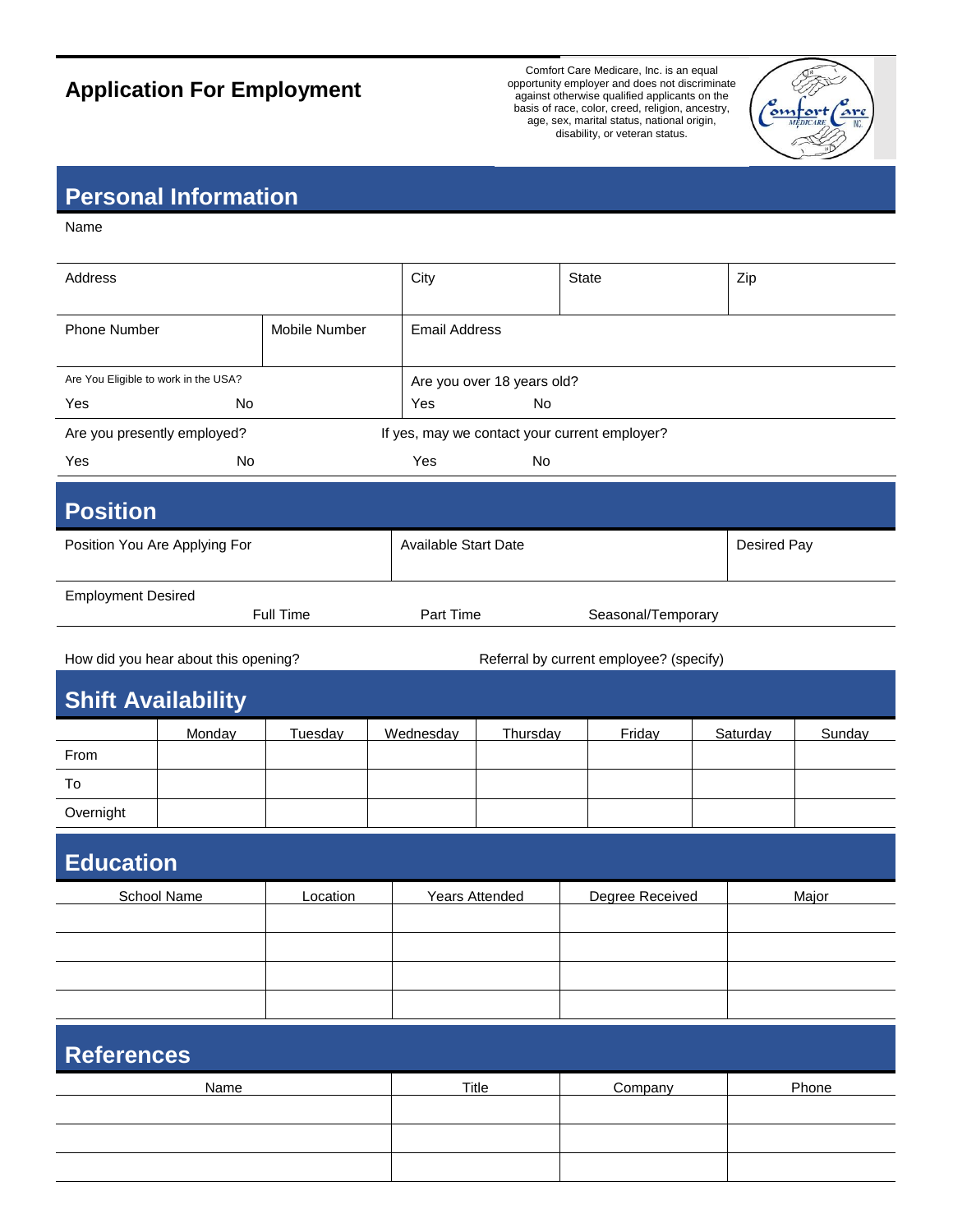| <b>Employment History</b> |                          |                        |                        |  |  |  |  |
|---------------------------|--------------------------|------------------------|------------------------|--|--|--|--|
| Employer (1)              | Job Title                |                        | Dates Employed         |  |  |  |  |
| Work Phone                | <b>Starting Pay Rate</b> | <b>Ending Pay Rate</b> |                        |  |  |  |  |
| Address                   | City<br><b>State</b>     |                        | Zip                    |  |  |  |  |
| Employer (2)              | Job Title                | Dates Employed         |                        |  |  |  |  |
| Work Phone                | <b>Starting Pay Rate</b> |                        | <b>Ending Pay Rate</b> |  |  |  |  |
| Address                   | City                     | <b>State</b>           | Zip                    |  |  |  |  |
| Employer (3)              | Job Title                |                        | Dates Employed         |  |  |  |  |
| Work Phone                | <b>Starting Pay Rate</b> | <b>Ending Pay Rate</b> |                        |  |  |  |  |
| Address                   | City                     | <b>State</b>           |                        |  |  |  |  |
| Employer (4)              | Job Title                | Dates Employed         |                        |  |  |  |  |
| <b>Work Phone</b>         | <b>Starting Pay Rate</b> | <b>Ending Pay Rate</b> |                        |  |  |  |  |
| Address                   | City                     | <b>State</b>           | Zip                    |  |  |  |  |

## **Signature Disclaimer**

I hereby certify that the facts set forth in the above employment application are true and complete to the best of my knowledge and authorize Comfort Care Medicare, Inc. to verify their accuracy and to obtain reference information on my work performance. I hereby release Comfort Care Medicare, Inc. from any/all liability of whatever kind and nature which, at any time, could result from obtaining and having an employment decision based on such information.

I understand that, if employed, falsified statements of any kind or omissions of facts called for on this application shall be considered sufficient basis for dismissal.

I understand that should an employment offer be extended to me and accepted that I will fully adhere to the policies and procedures of Comfort Care Medicare, Inc. However, I further understand that neither the policies/procedures of employment or anything said during the interview process shall be deemed to constitute the terms of an implied employment contract. I understand that any employment offered is for an indefinite duration and at will and that either I or Comfort Care may terminate my employment at any time with or without notice or cause.

| Name (Please Print) | Signature |
|---------------------|-----------|
|                     |           |
| Date                |           |
|                     |           |
|                     |           |